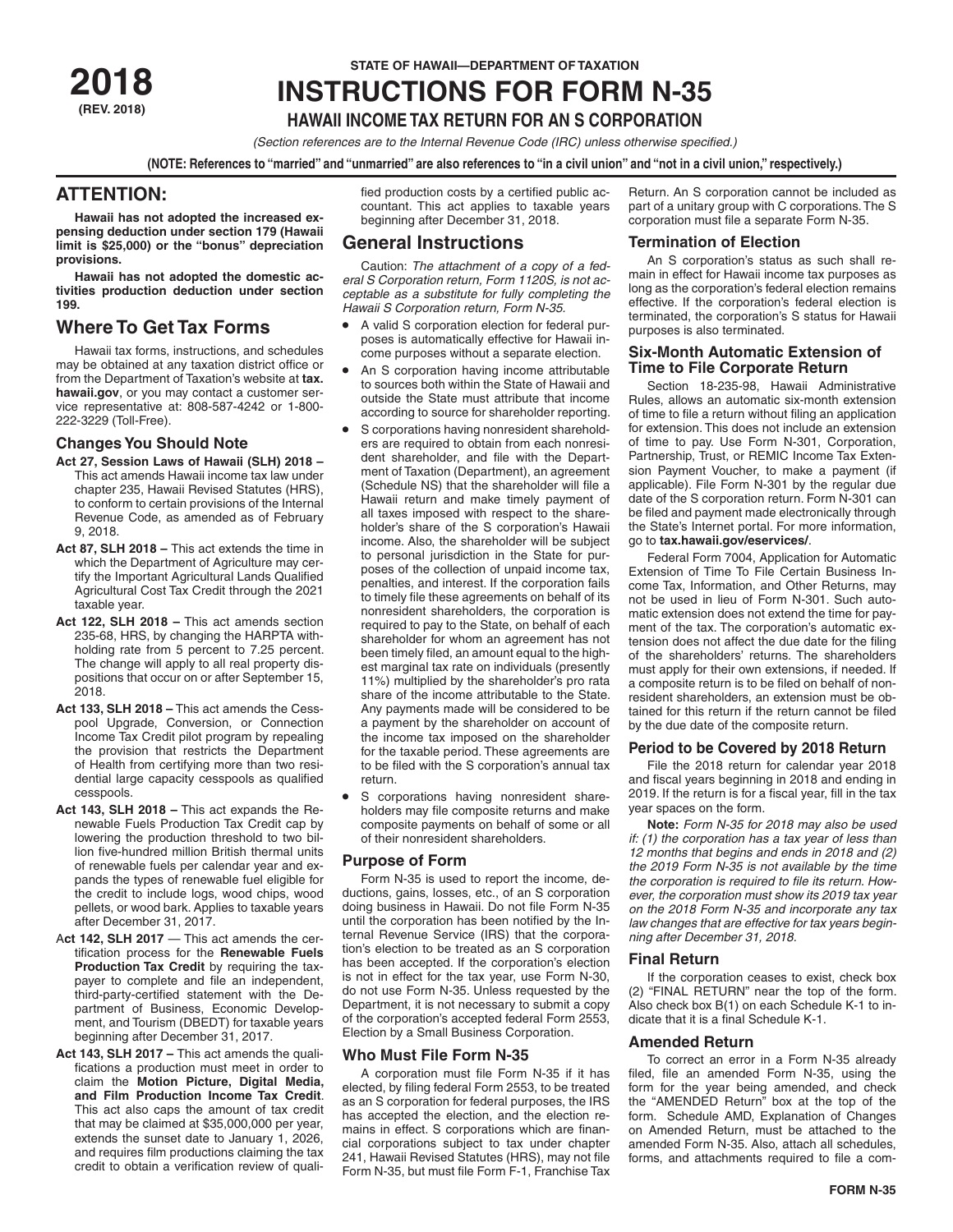plete return. If the amended return results in a change to income, or a change in the distribution of any income or other information provided to shareholders, an amended Schedule K-1 (Form N-35) must also be filed with the amended Form N-35 and given to each shareholder. Check box B(2), to indicate that it is an amended Schedule K-1.

#### **Change in Federal Taxable Income**

In general, a change to your federal return, whether it is made by you, or by the IRS, must be reported to the State of Hawaii.

1) Section 235-101(b), HRS, requires a report (an amended return) to the Director of Taxation if the amount of IRC taxable income is changed, corrected, adjusted or recomputed as stated in (3).

2) This report must be made:

- a) Within 90 days after a change, correction, adjustment or recomputation is finally determined.
- b) Within 90 days after a federal amended return is filed.
- c) At the time of filing the next income tax return, if earlier than set forth in a) or b).
- 3) A report within the time set out in (2) is required if:
	- a) The amount of taxable income as returned to the United States is changed, corrected, or adjusted by an officer of the United States or other competent authority.
	- b) A change in taxable income results from a renegotiation of a contract with the United States or a subcontract thereunder.
	- c) A recomputation of the income tax imposed by the United States under the Internal Revenue Code results from any cause.
	- d) An amended income tax return is made to the United States.
- 4) The report referred to above shall be in the form of an amended Hawaii income tax return.
- 5) The statutory period for the assessment of any deficiency or the determination of any refund attributable to the report shall not expire before the expiration of one year from the date the Department is notified by the taxpayer or the IRS, whichever is earlier, of such a report in writing. Before the expiration of this oneyear period, the Department and the taxpayer may agree in writing to the extension of this period. The period so agreed upon may be further extended by subsequent agreements in writing made before the expiration of the period previously agreed upon.

#### **IRS Adjustment**

If the corporation is filing an amended return due to an IRS adjustment, check box (6) "IRS ADJUSTMENT" and check box (5) "AMENDED" near the top of the form. Also complete and attach Schedule AMD, Explanation of Changes on Amended Return, to the amended Form N-35 and all schedules, forms, and attachments required to file a complete return. An amended Schedule K-1 (Form N-35) must also be filed with the amended Form N-35 and given to each shareholder. Check box B(2), to indicate that it is an amended Schedule K-1.

## **Change of Address Check Box**

If your mailing address has changed, you must notify the Department of the change by checking the "Change of Address" box. Failure to do so may prevent your address from being updated, any refund due to you from being delivered (the U.S. Postal Service is not permitted to forward your State refund check), and delay important notices or correspondence to you regarding your return. To notify the Department of your new address, you can also complete Form ITPS-COA, Change of Address Form, or log in to your Hawaii Tax Online account at **hitax.hawaii.gov.**

## **Designation of Tax Matters Person (TMP)**

An S corporation may designate a shareholder as the TMP for the tax year for which the return is filed by completing the Designation of Tax Matters Person section at the bottom of page 4 of the return.

#### **When to File and Where to File**

Returns must be filed on or before the 20th day of the fourth month following the close of the taxable year. If this date falls on a Saturday, Sunday, or holiday, the due date for the return is extended to the next business day.

If you are enclosing a check or money order with your tax return, mail your **return with payment** to the Hawaii Department of Taxation, P.O. Box 1530, Honolulu, HI 96806-1530. If you are **not enclosing a payment** with your tax return, mail your return to the Hawaii Department of Taxation, P.O. Box 3559, Honolulu, HI 96811-3559.

**Note:** *Under Hawaii Tax Law, certain tax credits must be claimed within 12 months from the close of the tax year.* 

If you are filing your return after the prescribed due date, the refund shown may be limited or disallowed due to the statute of limitations. In general, a claim for refund or credit for overpaid income taxes must be filed within three years after the return is filed for the taxable year, within three years of the due date for filing the return, or within two years from when the tax is paid, whichever is later. For purposes of determining whether a refund or credit is allowed, taxes paid on or before the due date of the return (e.g. taxes withheld from an employee's pay, or estimated tax payments) are considered paid on the due date of the return, without considering an extension of time to file the return.

Hawaii has adopted the IRC provision to allow documents and payments delivered by a designated private delivery service to qualify for the "timely mailing treated as timely filing/paying rule." The Department will conform to the IRS listing of designated private delivery service and type of delivery services qualifying under this provision. Timely filing of mail which does not bear the U.S. Post Office cancellation mark or the date recorded or marked by the designated delivery service will be determined by reference to other competent evidence. The private delivery service can tell you how to get written proof of the mailing date.

## **Accounting Methods**

Figure ordinary income using the method of accounting regularly used in keeping the corporation's books and records. In all cases, the method adopted must clearly reflect income. (See section 446.)

Unless the law specifically states otherwise, a corporation may change the method of accounting used to report income in earlier years (for income as a whole or for any material item) by first filing an approved copy of **federal Form 3115,** Application for Change in Accounting Method, with the Department. If the change qualifies for an automatic change request on federal Form 3115, attach a copy of the Form 3115 filed with the IRS to the first Hawaii return affected by the change.

## **Rounding Off to Whole Dollars**

The Department is requiring taxpayers to round off cents to the nearest whole dollar for all dollar entries on the tax return and schedules. To do so, drop amounts under 50 cents and increase amounts from 50 to 99 cents to the next dollar. For example: \$1.39 becomes \$1 and \$2.69 becomes \$3. If you have to add two or more amounts to figure the amount to enter on a line, schedule, or worksheet, you may choose to use one of two methods. Once a method of rounding is established, you must use the same method throughout the return. The first method is to include the cents when adding and round off only the total. The other method is to round off each entry. For example: You received two 1099-INT forms, one showing interest of \$50.55 and one showing interest of \$185.73. For rounding method 1, show your total interest as \$236 (\$50.55  $+$ \$185.73 = \$236.28 rounded to \$236). For rounding method 2, show your total interest as \$237 (\$50.55 rounded to \$51 + \$185.73 rounded to  $$186 = $51 + $186 = $237$ ).

## **Change in Accounting Period**

To change an accounting period, see IRC Regulations section 1.442-1 and **federal Form 1128**, Application to Adopt, Change, or Retain a Tax Year.

## **Paying the Tax**

The corporation must pay the tax due (line 27, page 2) in full on or before the 20th day of the fourth month after the end of the tax year. Amounts due on any Forms N-4 attached to the S corporation's return (line 22c, page 2) are also due at this time. As a reminder, extensions allowed for filing a return do NOT extend the time for paying the tax due on the return. If the corporation cannot pay the full amount that is owed, you can ask to enter into a payment agreement once you receive a billing notice for the balance due. Please be aware that penalty and interest continue to accrue on the unpaid tax amount even though you have not yet received a billing notice. Payments will be accepted and applied to the corporation's tax liability; however, to ensure that the corporation's payments are applied correctly, your check or money order must have: (1) the corporation's name as shown on the return clearly printed on the check, (2) the corporation's federal employer identification number (FEIN), and (3) the tax year and form number being filed (e.g., 2018 N-35).

## **Estimated Tax**

If an S corporation expects to have a tax liability of \$500 or more on its tax return for the year, a Declaration of Estimated Income Tax for Corporations and S Corporations, Form N-3, shall be filed for the corporation. Estimated payments are paid in four installments. These installments are due on or before the 20th day of the fourth, sixth, and ninth months of the tax year and on or before the 20th day of the first month following the taxable year. See the instructions for line 23b and Form N-3 for more information. Form N-3 can be filed and payment made electronically through the State's Internet portal. For more information, go to **tax.hawaii.gov/eservices/**.

#### **Penalty and Interest**

Late Filing of Return – The penalty for failure to file a return on time is assessed on the tax due at a rate of 5% per month, or part of a month, up to a maximum of 25%.

Failure to Pay Tax After Filing Timely Return – The penalty for failure to pay the tax after filing a timely return is 20% of the tax unpaid within 60 days of the prescribed due date.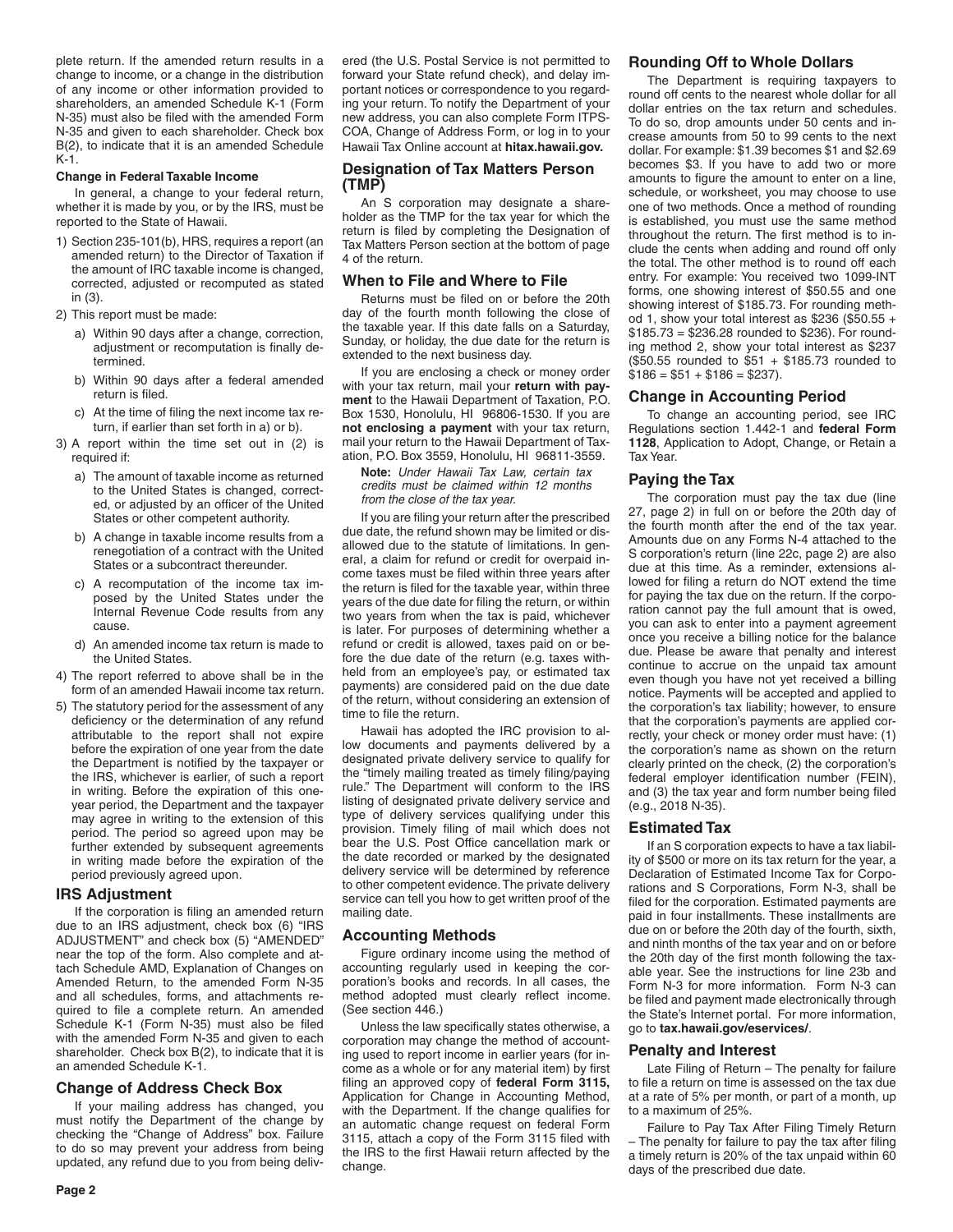Interest at the rate of 2/3 of 1% per month or part of a month shall be assessed on unpaid taxes and penalties beginning with the first calendar day after the date prescribed for payment, whether or not that first calendar day falls on a Saturday, Sunday, or legal holiday.

## **Net Operating Loss and Other Deductions**

An S corporation may not take the deduction for net operating losses provided by section 172 and the special deductions in sections 241 through 250 (except section 248).

The corporation's net operating loss is allowed as a deduction from the shareholder's gross income (section 1366).

## **Attachments**

Attach schedules in alphabetical order and other forms in numerical order.

If the corporation is filing any Forms N-4, Statement of Withholding For a Nonresident Shareholder of an S Corporation, attach these forms to the front of Form N-35 in the left margin as indicated on Form N-35.

If the corporation owes any tax, attach the check or money order to the front of Form N-35 where indicated on top of any Form N-4s being submitted.

Attach any Schedules NS at the very back of the return.

If you need more space on the forms or schedules, attach separate sheets and show the same information in the same order as on the printed forms, but show your totals on the printed forms. Please use sheets that are the same size as the forms and schedules. Attach these separate sheets after all the schedules and forms. Be sure to put the corporation's name and FEIN on each sheet.

#### **Signature**

The return must be signed and dated by the president, vice president, treasurer, assistant treasurer, chief accounting officer, or any other corporate officer (such as tax officer) authorized to sign.

A receiver, trustee, or assignee must sign and date any return he or she is required to file on behalf of a corporation.

If a corporate officer fills in Form N-35, the Paid Preparer's space under "Signature of Officer" should remain blank. If someone prepares Form N-35 and does not charge the corporation, that person should not sign the return. Certain others who prepare Form N-35 should not sign. For example, a regular, full-time employee of the corporation such as a clerk, secretary, etc., does not have to sign.

In general, anyone paid to prepare Form N-35 must sign the return and fill in the other blanks in the Paid Preparer's Information area of the return. The preparer may furnish his or her alternative identifying number for income tax return preparers (PTIN) instead of his or her social security number.

The preparer required to sign the return MUST:

- Complete the required preparer information.
- Sign in the space provided for the preparer's signature.
- Give a copy of Form N-35 to the taxpayer in addition to the copy to be filed with the Department.

The corporation may authorize the Department to discuss its tax return with its paid preparer by checking the "Yes" box above the paid preparer's signature. Checking "Yes" will allow the Department to contact the paid preparer to answer any questions that may arise during the processing of the corporation's return. This designation does not allow your third party designee to call the Department for information about the processing of the return or for other issues relating to the return. This does not replace Form N-848, Power of Attorney.

## **Transfers to Corporation Controlled by Transferor**

If a person acquires stock or securities of a corporation in exchange for property, and no gain or loss is recognized under section 351, the transferor and transferee must attach the information required by IRC Regulations section 1.351-3.

## **Information Returns That May be Required**

**Form N-196,** Annual Summary and Transmittal of Hawaii Information Returns.

**Federal Form 966,** Corporate Dissolution or Liquidation.

**Federal Forms 1099-DIV, INT, K, MISC, OID, PATR and R.** You may have to file these information returns to report certain dividends, interest payments, payment card and third party network transactions, medical and health care payments, miscellaneous income, original issue discount, patronage dividends, and total distributions from profit-sharing plans, retirement plans, and individual retirement arrangements.

Use federal Form 1099-DIV to report actual dividends paid by the corporation. Only distributions from accumulated earnings and profits are classified as dividends. Do not issue federal Form 1099-DIV for dividends received by the corporation that are allocated to shareholders on line 5 of Schedule K-1 (Form N-35).

## **Specific Instructions Line by Line**

**Federal Employer I.D. No. & Hawaii Tax I.D. No.—** Enter the Federal Employer I.D. No. & Hawaii Tax I.D. No. in the space provided.

**Foreign Address** — If the corporation's address is outside the United States or its possessions or territories, enter the information on the line for "City or town, State and Postal/ZIP Code" in the following order: city, province or state, postal code, and the name of the country. Do not abbreviate the country name.

#### **Enter the number of Schedules NS attached to this return**

Enter, in this space provided, the number of Schedules NS, Hawaii S Corporation Agreement of Nonresident Shareholder, which are attached to the return. See the instructions for Schedule NS later in these instructions for more information.

## **Passive Activity Limitations**

See the instructions for federal Form 1120S for information regarding limitations for passive activities.

#### **Income**

**Caution:** *Report only trade or business activity income or loss on lines 1a through 5. Do not report rental activity income or portfolio income or loss on these lines. Rental activity income and expenses and portfolio income and expenses are reported separately on Schedule K.*

Refer to the instructions for federal Form 1120S for further guidance.

**Note:** *Do not include any income that is taxexempt on lines 1 through 5 or any nondeductible expenses on lines 7 through 19. These income and expense items are used, however, in figuring the accumulated adjustments account and the other adjustments.*

A corporation that receives any exempt income other than interest, or holds any property or engages in an activity that produces exempt income, must attach to its return an itemized statement showing the amount of each type of exempt income and the expenses allocated to each type.

#### **Line 1a - Gross Receipts**

Enter gross receipts or sales from all business operations except those you report on lines 4 and 5. For reporting advance payments, see Treasury Regulations section 1.451-5. To report income from long term contracts, see section 460.

Generally, the installment method cannot be used for dealer dispositions of property. See section 453(I) for details and exceptions. Enter on line 1a the gross profit on collections from installment sales for any of the following:

- a. Dealer dispositions of property before March 1, 1986,
- b. Dispositions of property used or produced in the trade or business of farming, and
- c. Certain dispositions of timeshares and residential lots reported under the installment method.

Attach a schedule showing for the current year and 3 preceding years:

- (a) Gross sales,
- (b) Cost of goods sold,
- (c) Gross profit,
- (d) Percentage of gross profit to gross sales,
- (e) Amount collected, and
- (f) Gross profit on amount collected.

Amounts received by a qualified high technology business as royalties and other income derived from patents, copyrights, and trade secrets owned by the qualified high technology business and developed and arising out of a qualified high technology business are excluded from Hawaii income. Expenses related to this income are deductible. "Qualified high technology business" means a business conducting more than 50% of its activities in qualified research. "Qualified research" means (1) the same as in section 41(d) of the Internal Revenue Code, (2) the development and design of computer software for ultimate commercial sale, lease, license or to be otherwise marketed, for economic consideration. With respect to the software's development and design, the business shall have substantial control and retain substantial rights to the resulting intellectual property; (3) biotechnology, (4) performing arts products, (5) sensor and optic technologies, (6) ocean sciences, (7) astronomy, or (8) nonfossil fuel energy-related technology. All income earned and proceeds derived from stock options or stock, including stock issued through the exercise of stock options or warrants, from a qualified high technology business or from a holding company of a qualified high technology business by an employee, officer or director of the qualified high technology business, or investor who qualified for the high technology business investment tax credit is excluded from income. If the corporation is a qualified high technology business and has included royalties and other income derived from patents, copyrights, and trade secrets the corporation owns in the income reported on line 1, these amounts should be included in the deductions shown on line 19. If the amount reported on line 19 includes these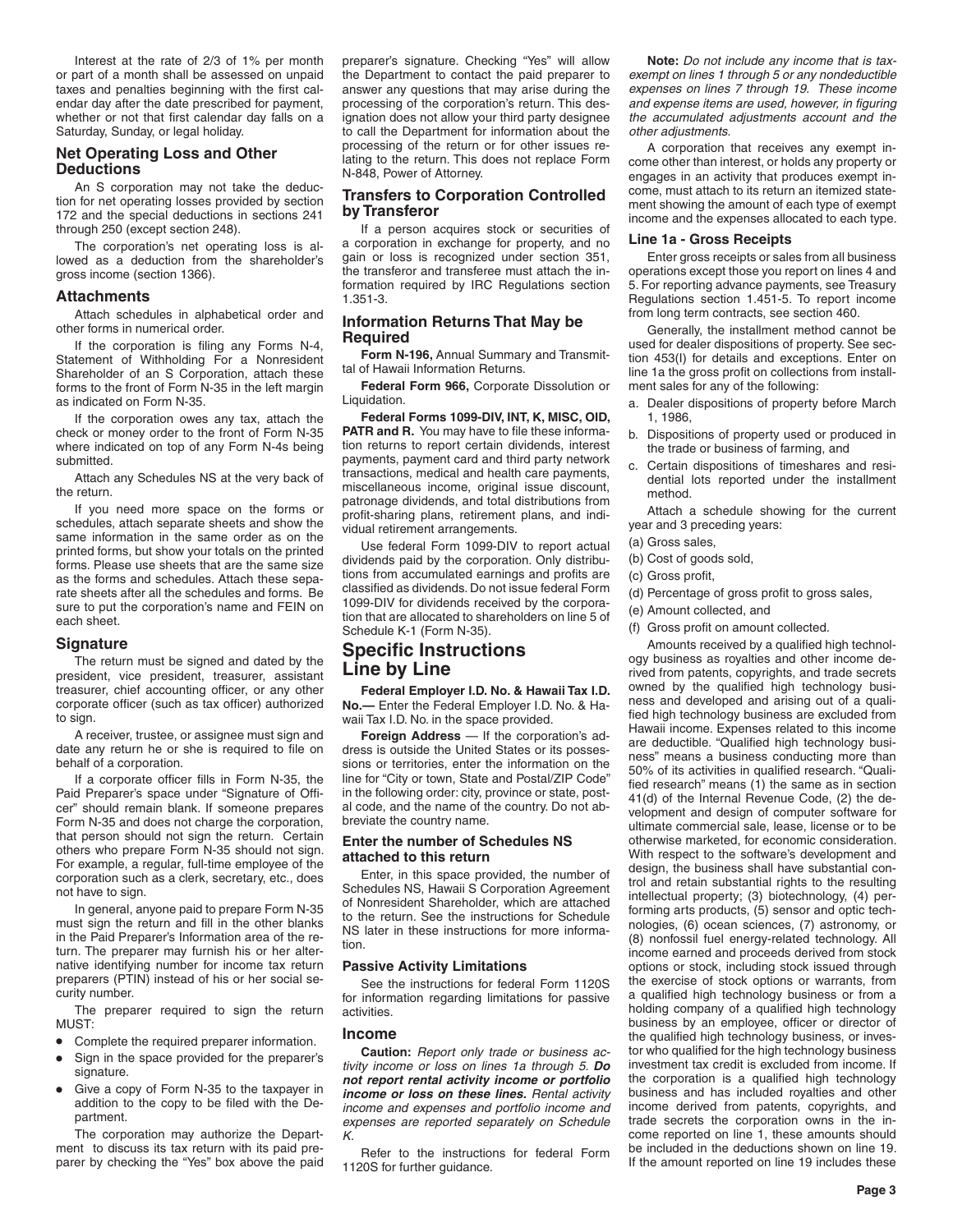royalties and other income from patents, copyrights, and trade secrets, these amounts should be identified by attaching a separate schedule or listing.

## **Line 2 - Cost of Goods Sold**

See the instructions for Schedule A.

## **Line 5 - Other Income**

Enter any other trade or business income not listed above and explain its nature on an attached schedule. Examples of other income are recoveries of bad debts deducted in earlier years under the specific charge-off method, and refunds of taxes deducted in earlier years. Do not include those items requiring separate computations by shareholders that must be reported on Schedule K. (See the instructions for Schedules K and K-1). Do not offset current year's taxes with tax refunds.

If "other income" consists of only one item, identify it by showing the account caption in parentheses on line 5. A separate schedule need not be attached to the return in this case.

Do not net any expense item (such as interest) with a similar income item. Report all trade or business expenses on lines 7 through 19.

## **Deductions**

#### **Limitations on Deductions**

**Caution:** *Report only trade or business activity related expenses on lines 7 through 19. Do not report rental activity expenses or expenses related to portfolio income on these lines. Expenses related to rental activities and portfolio income are reported directly on Schedule K.*

Refer to federal instructions for Form 1120S for further guidance on limitations on deductions.

#### **Line 7 - Compensation of Officers**

Enter on line 7 the total compensation of all officers except compensation reported elsewhere on the return, such as amounts included in cost of goods sold, elective contributions to section 401(k) cash or deferred arrangement, or amounts contributed under a salary reduction SEP agreement.

#### **Line 8 - Salaries and Wages**

Enter on line 8 the amount of total salaries and wages (other than salaries and wages deducted elsewhere on the return) paid or incurred for the tax year. If the corporation is claiming the credit for the employment of vocational rehabilitation referrals, total wages paid must be reduced by the amount of the credit taken.

If a shareholder or a member of the family of one or more shareholders of the corporation renders services or furnished capital to the corporation for which reasonable compensation is not paid, the Department may make adjustments in the items taken into account by such individuals and such shareholders as is necessary to reflect the value of such services or capital. See section 1366(e).

#### **Line 9 - Repairs and Maintenance**

Enter the cost of incidental repairs, such as labor and supplies, and maintenance that do not add to the value of the property or appreciably prolong its life. New buildings, machinery, or permanent improvements that increase the value of the property are not deductible. They are chargeable to capital accounts and may be depreciated or amortized.

Do not include section 179 expense items. Report this amount on Schedule K, line 12, and each shareholder's share on Schedule K-1, line 12.

#### **Line 10 - Bad Debts**

Enter the total debts that became worthless in whole or in part during the year, but only to the extent such debts relate to a trade or business activity.

#### **Line 11 - Rents**

Generally, if the gross income from an activity consists of amounts paid principally for the use of real or personal tangible property held by the corporation, the activity is a rental activity. There are several exceptions to this general rule. Refer to the Instructions to federal Form 1120S for guidance.

#### **Line 12 - Taxes and Licenses**

Enter taxes and licenses paid or incurred in the trade or business activities of the corporation, if not reflected in cost of goods sold. Taxes incurred in the production or collection of income, or for the management conservation, or maintenance of property held for the production of income may be considered to be deductible only under section 212. These are not deductible on line 12; they are reported separately on Schedules K and K-1, line 14.

Do not deduct taxes assessed against local benefits that increase the value of the property assessed (such as for paving, etc.), federal income taxes, estate, inheritance, legacy, succession, and gift taxes, or taxes reported elsewhere, such as in Schedule A.

#### **Line 13 - Interest**

Include on line 13 only interest incurred in the trade or business activity(ies) of the corporation that is not claimed elsewhere on the return.

Do not include interest expense on debt used to purchase rental property or debt used in rental activities for which income or loss is reported on lines 2 and 3 of Schedule K.

Do not include interest expense which is clearly and directly allocable to gross income that is portfolio or investment income which is reported separately on line 15a of Schedule K.

Do not include interest on debt proceeds allocated to distributions made to shareholders during the tax year. Instead, report such interest on line 14 of Schedules K and K-1. To determine the amount to allocate to distributions to shareholders, see federal Notice 89-35, 1989-1, C.B. 675.

Do not include interest expenses on debt required to be allocated to the production of designated property. Interest that is allocable to certain property produced by an S corporation for its own use or for sale must be capitalized. In addition, the corporation must also capitalize any interest on debt that is allocable to an asset used to produce the above property. A shareholder may have to capitalize interest that the shareholder incurs during the tax year with respect to the production expenditures of the S corporation. Similarly, interest incurred by an S corporation may have to be capitalized by a shareholder with respect to the shareholder's own production expenditures. The information required by the shareholder to properly capitalize interest for this purpose must be provided by the corporation in an attachment for line 29, of Schedule K-1. See section 263A(f) and Treasury Regulations sections 1.263A-8 through 1.263A-15 for more information.

Federal temporary regulations section 1.163- 8T gives rules for allocating interest expense among activities so that the passive activity limitation, investment interest limitation, and the personal interest limitation can be properly figured. Generally, interest expense is allocated in the same manner as debt is allocated. Debt is allocated by tracing disbursements of the debt proceeds to specific expenditures. These regulations give rules for tracing debt proceeds to expenditures.

See federal temporary regulations section 1.163-8T for special rules on allocation of interest expense, transitional rules, and other details.

Generally, prepaid interest can only be deducted over the period to which the prepayment applies. See section 461(g) for details.

#### **Line 14 - Depreciation**

Enter depreciation expense from federal Form 4562 claimed on assets used in a trade or business activity that is not claimed elsewhere on the return.

As noted on page 1 of these instructions, Hawaii has not adopted federal "bonus" depreciation provisions. If a depreciation deduction is claimed for Hawaii tax purposes, the corporation must: (a) complete a federal Form 4562 for Hawaii tax purposes using the federal depreciation guidelines in effect before the adoption of the "bonus" depreciation provisions and (b) attach the completed federal Form 4562 to the Hawaii tax return. The corporation must also keep records of the differences in the asset's depreciable basis for federal and Hawaii tax purposes.

Do not include any expense deduction for recovery property (section 179) on this line. This amount is not deductible by the corporation. Instead, it is passed through to the shareholders on Schedules K and K-1, line 12.

#### **Line 15 - Depletion**

If the corporation claims a deduction for timber depletion, complete and attach federal Form T, Forest Activities Schedule.

Do not report depletion deductions for oil and gas properties on this line. Each shareholder figures depletion on these properties under section 613A(c)(13). See the instructions for federal Form 1120S, Schedule K-1, box 17, code R, for information on oil and gas depletion that must be supplied to the shareholders by the corporation.

#### **Line 18 - Employee Benefit Programs**

Enter the amount of contributions to employee benefit programs (such as insurance and health and welfare programs) that are not an incidental part of a pension, profit-sharing, etc., plan included in line 17.

See instructions for federal Form 1120S for more information.

#### **Line 19 - Other Deductions**

Enter any other allowable deductions related to any trade or business activity for which there is no line on page 1 of the return. Do not include those items requiring separate computations which must be reported on Schedules K and K-1. Do not deduct losses incurred in transactions which were not connected with the corporation's trade or business. Report these losses separately to the shareholders on Schedules K and K-1, line 14. Do not take the section 199 deduction for U.S. production activities.

Include in line 19 the deduction taken for amortization. See instructions for federal Form 4562 for more information.

In most cases, you may not take a deduction for any part of any item allocable to a class of exempt income. (See section 265 for exceptions). Items directly attributable to wholly exempt income must be allocated to that income. Items directly attributable to any class of taxable income must be allocated to that taxable income.

If an item is indirectly attributable both to taxable income and to exempt income, allocate a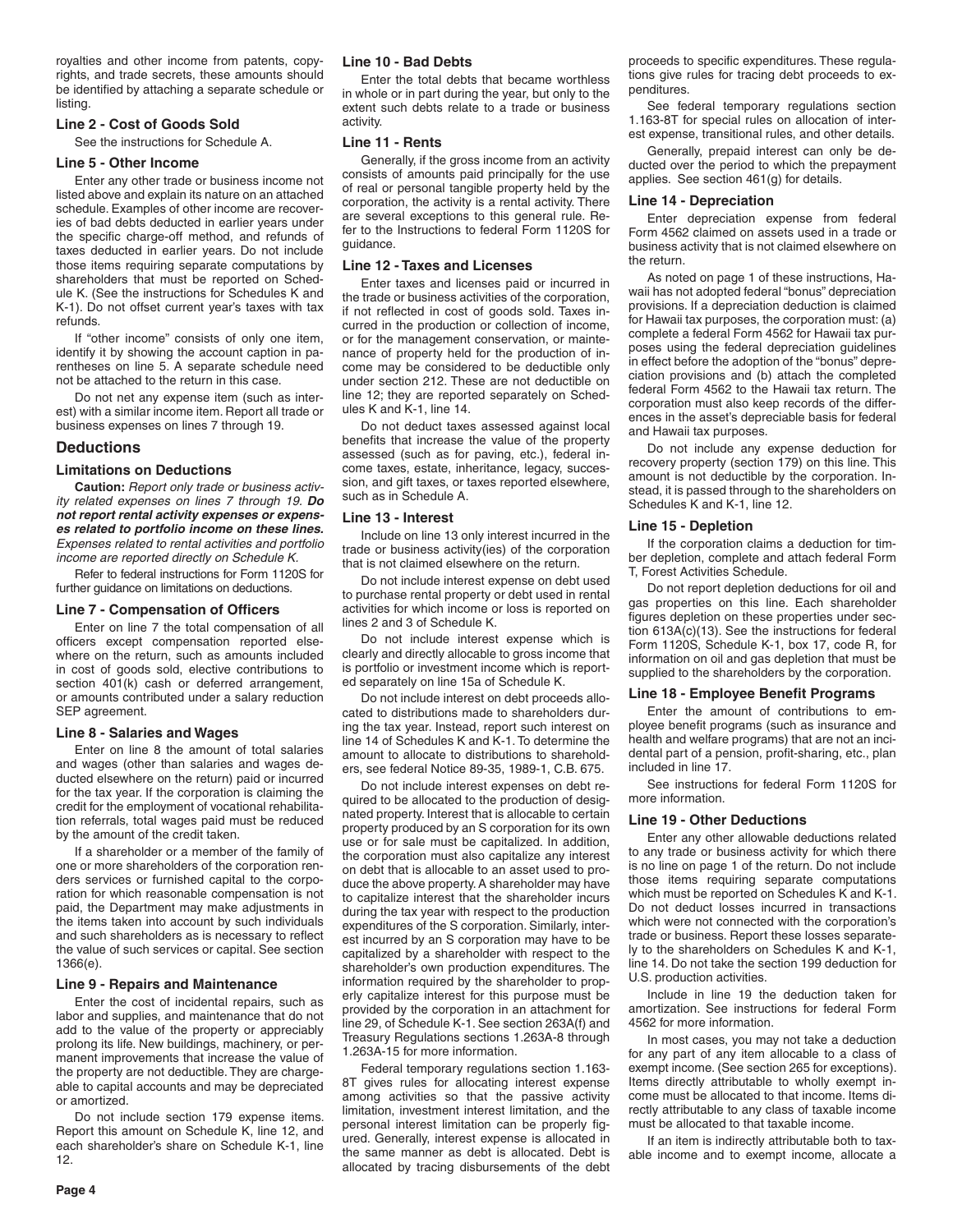reasonable proportion of the item to each, based on all the facts in each case.

Attach a statement showing (1) the amount of each class of exempt income and (2) the amount of expense items allocated to each such class. Show the amount allocated by apportionment separately.

The deductions for business meals and entertainment expenses are limited to 50%. Meal expenses are deductible only if the expenses are directly related or associated with the active conduct of a trade or business. In addition, the amount that may be deducted for entertainment tickets, skyboxes, or other private luxury boxes is limited. See federal Publication 463 for details.

#### **Line 21 - Ordinary Income (loss)**

This is nonseparately computed income or loss as defined in section 1366(a)(2). This income or loss is entered on Schedule K, line 1.

Line 21 income is not used in figuring line 22a or 22b tax. See instructions for line 22a for figuring taxable income for purposes of line 22a or 22b tax.

## **Line 22a - Excess Net Passive Income Tax**

If the corporation has always been a subchapter S corporation, the line 22a tax does not apply.

S corporations that have accumulated earnings and profits at the end of the taxable year, passive investment income totaling over 25% of gross receipts, and have taxable income are subject to a tax imposed at the rate of 6.4%. This tax is applied against the smaller of the S corporation's excess net passive income or taxable income. See the worksheet for Excess Net Passive Income Tax in federal instructions for Form 1120S for the computation of these amounts. Use Hawaii Form N-30 for the taxable income computation. Attach a schedule to your Hawaii S corporation return, following the format of the worksheet to show your tax computation.

For tax years beginning after May 25, 2007**,** gains from sales or exchanges of stock or securities will not be treated as an item of passive investment income when figuring the excess net passive income tax on Form N-35, line 22a.

#### **Line 22b**

Refer to instructions for Schedule D (Form N-35).

#### **Line 22c**

Enter the number of N-4's attached to the corporation's return. On line 22c, enter the total amount of taxes withheld as shown on the Forms N-4 attached.

#### **Line 22d - LIFO Recapture Tax**

The corporation may be liable for the additional tax due to LIFO recapture under Regulations section 1.1363-2 if:

- 1. The corporation used the LIFO inventory method for its last tax year as a C corporation, or
- 2. A C corporation transferred LIFO inventory to the corporation in a nonrecognition transaction in which those assets were transferred basis property.

The additional tax due to LIFO recapture is figured for the corporation's last tax year as a C corporation or for the tax year of the transfer, whichever applies. See the Instructions for Form N-30 to figure the tax. The tax is paid in four equal installments. The C corporation must pay the first installment by the due date (not including extension) of Form N-30 of the corporation's last tax year as a C corporation or for the tax year of the

transfer, whichever applies. The S corporation must pay each of the remaining installments by the due date (not including extensions) of Form N-35 for the three succeeding tax years. Enter on line 22d the amount of the LIFO tax installment.

#### **Line 22e - Interest due under the look-back method for completed long-term contracts**

If the corporation used the look-back method under section 460(b)(2) for certain long-term contracts, complete federal Form 8697, Interest Computation Under the Look-Back Method for Completed Long-Term Contracts. If you will owe interest on an unpaid amount, calculate the amount due using the rate of 2/3 of 1% per month, or part of a month, beginning the first calendar day after the date prescribed for payment whether or not that first calendar day falls on a Saturday, Sunday, or legal holiday. Include the amount of interest due on line 22e. Attach Form 8697 with a check made payable to "Hawaii State Tax Collector" to Form N-35. Write the corporation's FEIN, daytime phone number, and "Form 8697 interest" on the check. If you are due a refund, do not attach Form 8697 to your Form N-35. Instead, file federal Form 8697 separately with the Department. Complete the signature section of federal Form 8697 following the instructions for the signature section of Form N-35. File federal Form 8697 by the date you are required to file your Form N-35 (including extensions).

#### **Line 23b**

If the S corporation is a Hawaii corporation with an expected corporate tax liability of \$500 or more, the corporation must file a declaration of estimated income tax and pay the estimated tax liability in four installments. See Form N-3 for more information. If the S corporation is not a Hawaii corporation and less than 15% of the corporation's business for the taxable year is attributed to Hawaii, the filing of an estimate and the payment of estimated tax may be excused upon application to the Department. Form N-3 can be filed and payment made electronically through the State's Internet portal. For more information, go to **tax.hawaii.gov/eservices/**.

Estimated taxes which are paid by the corporation on behalf of its nonresident shareholders in anticipation of the filing of a composite return should be made on Form N-1. See the instructions for filing composite returns later in these instructions for more information. Form N-1 can be filed and payment made electronically through the State's Internet portal. For more information, go to **tax.hawaii.gov/eservices/**.

Any amount that was paid on an S corporation's Form N-3 for the tax year should be indicated in the N-3 space on line 23b and included in the line total.

If the corporation is not a Hawaii corporation and it sold any Hawaii real property and Hawaii State income taxes were withheld from the sales proceeds, the amount of tax so withheld, or the amount of tax remaining with the Department if the corporation filed a Form N-288C, Application for Tentative Refund of Withholding on Dispositions by Nonresident Persons of Hawaii Real Property Interests, should be entered in the N-288 space on line 23b if the corporation is subject to Hawaii tax on the sale of property. If the sale of Hawaii property is not taxed at the corporate level, the amount of tax held by the Department is to be passed through to the shareholders on line 16o of Schedules K and K-1.

#### **Line 24 - Underpayment of Estimated Tax Penalty**

A corporation that fails to make estimated tax payments when due may be subject to an underpayment penalty for the period of underpayment. Use Form N-220, Underpayment of Estimated Tax by Corporations, to see if the corporation owes a penalty and to figure the amount of the penalty.

#### **Line 27 - Tax Due**

Enter on line 27 the sum of lines 22f and 24 minus 23d. If this amount is zero or less, enter 0. If this amount is more than zero, pay this amount by certified or cashier's check made payable to "Hawaii State Tax Collector" and attach the check to the front of Form N-35.

If the corporation cannot pay the full amount that is owed, you can ask to enter a payment agreement **after** you receive a billing notice for the balance due. Please be aware that penalty and interest continue to accrue on the unpaid tax amount even though you have not yet received a billing notice. Payments will be accepted and applied to the corporation's tax liability; however, to ensure that the corporation's payments are applied correctly, your check or money order must have: (1) the corporation's name as shown on the return clearly printed on the check, (2) the corporation's FEIN, and (3) the tax year and form number being filed (e.g., 2018 N-35).

**NOTE**: Any payment made with Form N-4, Statement of Withholding for a Nonresident Shareholder of an S Corporation, must be paid with Form N-35. If there is a refund due to the S corporation on line 26b, this refund cannot be used to offset the payment with Form N-4. For more information on Form N-4, see page 7.

#### **For Amended Returns**

## **Line 29 - Amount paid (overpaid) on original return**

Enter on line 29 the amount paid on the corporation's original return (from line 27 on the **original** return) or the amount overpaid (from line 25 on the **original** return). Place a minus sign, "-", before the amount of any overpayment.

## **Line 30 - BALANCE DUE (REFUND) with amended return**

If no amount was entered on line 29, enter on line 30 the amount, if any, from line 25 or line 27 of the **amended** return. If there is an amount on line 29, and that amount is:

- a. A payment and there is an amount on line 25 of the **amended** return, add these amounts and enter the total on line 30 with a minus sign, "-", before the amount.
- b. A payment and there is an amount on line 27, subtract the amount on line 29 from the amount on line 27 and enter the difference on line 30. If the difference is a negative amount, show the negative amount on line 30 with a minus sign, "-".
- c. An overpayment and there is an amount on line 25, consider the amount on line 25 a negative amount and subtract the amount on line 29 from the amount on line 25, and enter the difference on line 30. If the difference is a negative amount, show the negative amount on line 30 with a minus sign, "-". If there is an overpayment on the amended return, do NOT enter this amount on line 26b.
- d. An overpayment and there is an amount on line 27, subtract the amount on line 29 from the amount on line 27, and enter the result on line 30. This is the amount the corporation owes on its amended return.

If the corporation has an amount due on its amended return, make check or money order payable to "Hawaii State Tax Collector."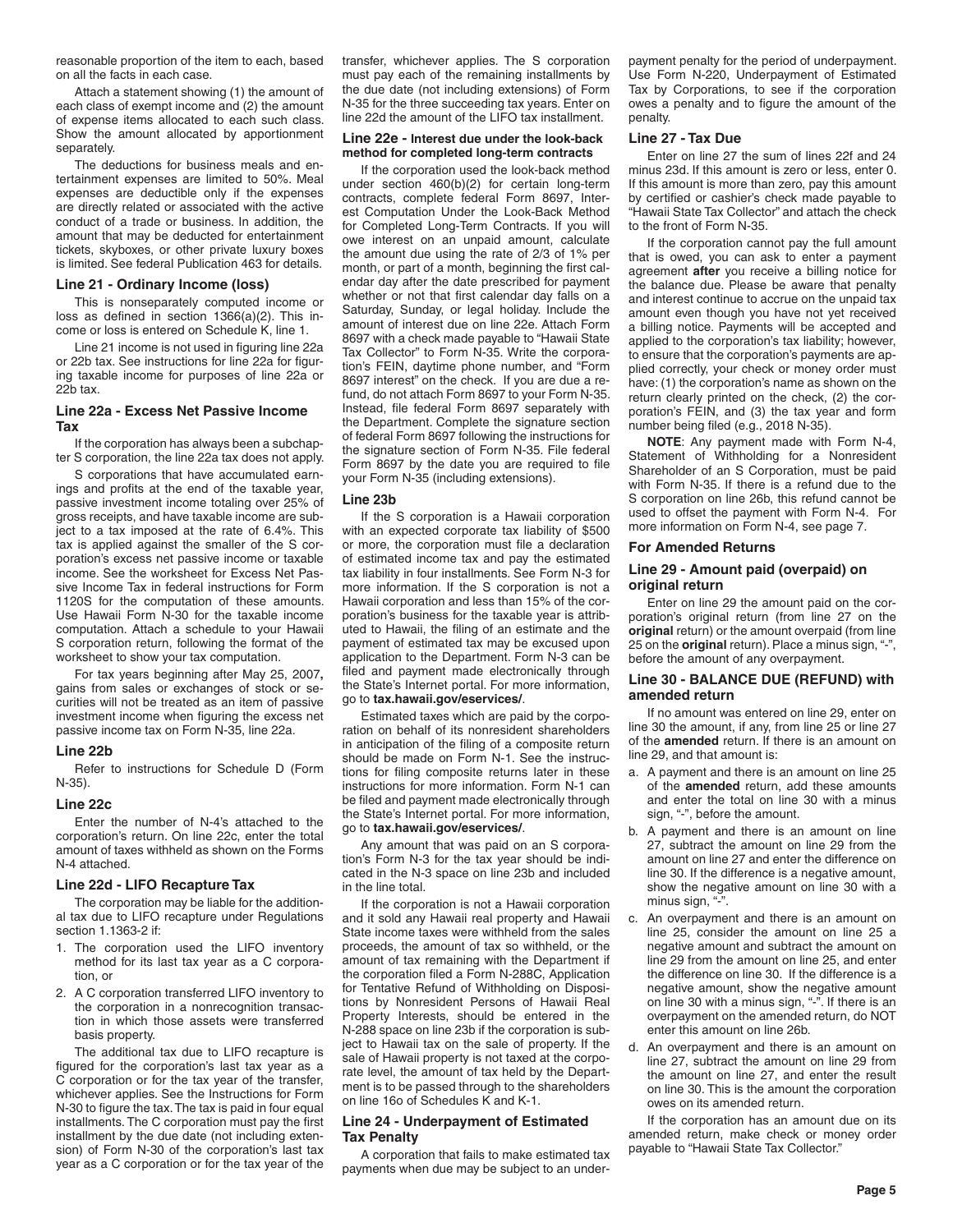# **Schedule A Cost of Goods Sold**

## **Inventory valuation methods**

Your inventories can be valued at: (a) cost, (b) cost or market value (whichever is lower), or (c) any other method approved by the Director of Taxation, if that method conforms to the provisions of the applicable regulations cited below.

Taxpayers using erroneous valuation methods must change to a method permitted for Hawaii income tax purposes.

On line 9a, check the method(s) used for valuing inventories. Under "lower of cost or market," market generally applies to normal market conditions when there is a current bid price prevailing at the date the inventory is valued. When no regular open market exists or when quotations are nominal because of inactive market conditions, use fair market prices from the most reliable sales or purchase transactions that occurred near the date the inventory is valued. For additional requirements, see Treasury Regulations section 1.471-4.

Inventory may be valued below cost when the merchandise is unsalable at normal prices or unusable in the normal way because the goods are "subnormal" (that is, because of damage, imperfections, show wear, etc.) within the meaning of Treasury Regulations section 1.471-2(c). Such goods may be valued at a current bona fide selling price less direct cost of disposition (but not less than scrap value) when the taxpayer can establish such a price. See Treasury Regulations section 1.471-2(c) for additional requirements.

If this is the first year the "Last-in First-out" (LIFO) inventory method was either adopted or extended to inventory goods not previously valued under the LIFO method, as provided in section 472, attach a copy of **federal Form 970,** Application to Use LIFO Inventory Method, or a statement with Form N-35 and check the LIFO box on line 9c. On line 9d, enter the amount or percent (estimates may be used) of total closing inventories covered under section 472.

If you have changed or extended your inventory method to LIFO and have had to "writeup" your opening inventory to cost in the year of election, report the effect of this writeup as income (line 5, page 1) proportionately over a 3-year period that begins in the tax year you made this election. (section 472(d).)

If you are engaged in manufacturing or production, you must use the full absorption method of inventory costing. If you are not using it, you must change to this method. Under it, both direct and certain indirect production costs are included for inventory valuation purposes. Use federal Form 3115 to change to full absorption.

See federal Publication 538 for more information on inventory valuation methods.

# **Schedule K and Schedule K-1 Shareholder's Share of Income, Credits, Deductions, etc.**

#### **Purpose**

Schedule K is a summary schedule of all the shareholders' share of the corporation's income, deductions, credits, etc. and shows the amounts of these items that are attributable to Hawaii sources. Schedule K-1 shows each shareholder's distributive share. A copy of each shareholder's K-1 must be attached to the Form N-35 filed with the Department. A copy is kept as a part of the corporation's records and each shareholder receives his or her own separate copy with attached instructions.

## **General Instructions**

The corporation is liable for taxes on Form N-35, page 2, lines 22a, 22b, 22d, and 22e. Resident shareholders are liable for income tax on their share of the corporation's total income (reduced by any taxes paid by the corporation on that income) and must include their share of the income on their tax return whether or not it is distributed to them. Nonresident shareholders are liable for Hawaii income tax on their share of the corporation's income attributable to Hawaii (reduced by any taxes paid by the corporation on that income). Part-year resident shareholders are liable for Hawaii income tax on their share of the corporation's total income while a resident plus Hawaii income tax on their share of the corporation's income attributable to Hawaii while a nonresident (reduced by any taxes paid by the corporation on those income amounts).

The total distributive share items (columns b and c) of all Schedules K-1 should equal the amount reported on Schedule K.

## **Attributable to Hawaii**

Each S corporation must state specifically the income attributable to the State and income not attributable to the State with respect to each shareholder.

Ordinary income or (loss) from trade or business activities shall be attributed to the State by the use of the apportionment of business income allocation provisions of the Uniform Division of Income for Tax Purposes Act (UDITPA), section 235-29, HRS. Business income, including rent, capital gains, and portfolio income that appears on Schedule K, shall be apportioned to this State by multiplying the income by a fraction, the numerator of which is the property factor plus the payroll factor plus the sales factor, and the denominator of which is three. If the denominator of the property factor, payroll factor, or sales factor is zero, the denominator of the fraction in section 235-29, HRS, is reduced by the number of factors with a zero denominator, and the numerator of that fraction shall not include any factor with a zero denominator. The property factor is a fraction, the numerator of which is the average value of the corporation's real and tangible personal property owned or rented and used in this State during the tax period, and the denominator of which is the average value of all the corporation's real and tangible personal property owned or rented and used during the tax period. Property owned by the corporation is valued at its original cost. The average value of property shall be determined by averaging the values at the beginning and ending of the tax period. The use of monthly values may be required if necessary to properly reflect the average value of the corporation's property. Property rented by the corporation is valued at eight times the net annual rental rate. Where property is rented for less than a 12-month period, the rent paid for the actual period of rental shall constitute the annual rental rate for the tax period. The payroll factor is a fraction, the numerator of which is the total amount paid in this State during the tax period by the corporation for compensation, and the denominator of which is the total compensation paid everywhere during the tax period. The sales (gross receipts) factor is a fraction, the numerator of which is the total sales of the corporation in this State during the tax period, and the denominator of which is the total sales of the corporation everywhere during the tax period. If this apportionment does not fairly represent the extent of the corporation's business activity in this State, the corporation may request the use of separate accounting, the exclusion of one or more of the factors, the inclusion of one or more additional factors, or the use of any other method to accurately reflect the corporation's business activity in the State. Complete Schedules O and P on page 4 of Form N-35 to show this computation.

Non-business items are attributed as follows:

Net rents and royalties from real property located in Hawaii are attributed to Hawaii. Federal Form 8825 may be attached to Form N-35 as a schedule of expenses.

Net rents and royalties from tangible personal property are attributed to Hawaii if, and to the extent that, the property is utilized in Hawaii.

Capital gains and losses from sale of real property located in Hawaii are attributed to Hawaii.

Capital gains and losses from sales of tangible personal property are attributable to Hawaii if the property had a situs in Hawaii at the time of the sale.

Interest and dividends are attributed to Hawaii if the corporation's commercial domicile is in Hawaii.

Patent and copyright royalties are attributed to Hawaii if, and to the extent that, the patent or copyright is utilized by the payer in Hawaii. Amounts received by a qualified high technology business as royalties and other income derived from patents, copyrights, and trade secrets owned by the qualified high technology business and developed and arising out of a qualified high technology business are excluded from Hawaii income. Expenses related to this income are deductible.

## **Shareholder's Distributive Share Items**

Items of income, loss, deductions, etc., are allocated to a shareholder on a daily basis, according to the number of shares of stock held by the shareholder on each day during the tax year of the corporation. See Item A in the specific instructions below.

A transferee shareholder (rather than the transferor) is considered to be the owner of stock on the day it is transferred.

Special rule—If a shareholder terminates his or her interest in a corporation during the tax year, the corporation, with the concurrence of all affected shareholders, may elect to allocate income and expenses, etc., as if the corporation's tax year consisted of two tax years, the first which ends on the date of the shareholder's termination. To make the election, the corporation must file a statement of election with the return for the tax year of election and attach a statement of consent signed by all affected shareholders. If the election is made, write "IRC section 1377(a)(2) Election Made" at the top of each Schedule K-1. See section 1377(a)(2) and Treasury Regulations section 1.1377-1 for details and a definition of affected shareholders.

## **Specific Instructions (Schedule K-1 only)**

Prepare and give to each shareholder a Schedule K-1 on or before the day on which the corporation's return is filed. On each Schedule K-1, enter the names, addresses, and identifying numbers of the shareholder and corporation, complete items A and B and enter the shareholder's distributive share of each item.

#### **Item A (Schedule K-1 only)**

If there was no change in shareholders or in the relative interest in stock the shareholders owned during the tax year, enter the percentage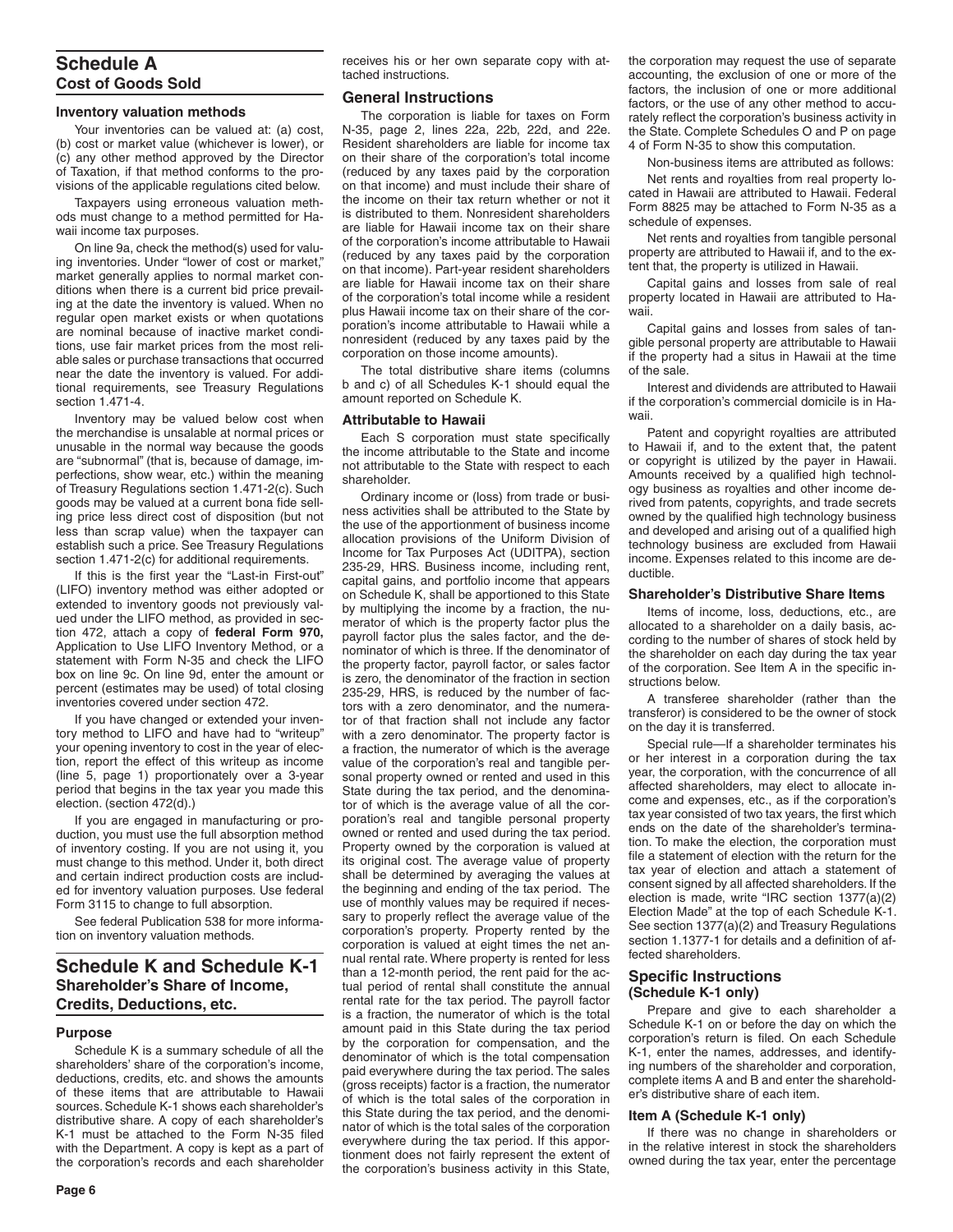of total stock owned by each shareholder during the tax year. For example, if shareholders X and Y each owned 50% for the entire tax year, enter 50% in item A for each shareholder. Each shareholder's distributive share items (lines 1-28 of Schedule K-1) are figured by multiplying the annual amount on Schedule K by the percentage in A.

If there was a change in stock ownership during the tax year, each shareholder's percentage of ownership is weighted for the number of days in the tax year that stock was owned. For example, A and B each held 50% for half the tax year and A, B, and C held 40%, 40% and 20% respectively for the remaining half of the tax year. The percentage of ownership for the year for A, B, and C is figured as shown in the table below and is then entered in item A.

| a.            | b.         | c. $(a \times b)$ |     |  |
|---------------|------------|-------------------|-----|--|
| % of total    | $%$ of tax | % of ownership    |     |  |
| stock owned   | year held  | for the year      |     |  |
| 50%           | 50%        | 25%               |     |  |
| 40            | 50         | $+20$             | 45% |  |
| 50            | 50         | 25                |     |  |
| 40            | 50         | $+20$             | 45% |  |
| 20            | 50         |                   | 10% |  |
| Total<br>100% |            |                   |     |  |
|               |            |                   |     |  |

If there was a change in stock ownership during the tax year, each shareholder's distributive share items (lines 1-28 of Schedule K-1) are figured on a daily basis, based on the percentage of stock held by the shareholder on each day. See section 1377(a)(1) and (2) for details.

## **Schedules K and K-1**

## **Lines 1 through 15**

Refer to the instructions for federal Schedules K and K-1 (Form 1120S).

Enter the amount attributable to Hawaii and the amount attributable elsewhere for each applicable item listed.

**Note:** *Actual dividends distributions paid out of retained earnings (accumulated earnings and profits) of the S corporation are not reported on Schedule K-1. However, these dividends are reported to shareholders on federal Form 1099- DIV. These distributions do not increase or decrease a shareholder's basis in stock.*

**Also note:** All income earned and proceeds derived from stock options or stock, including stock issued through the exercise of stock options or warrants, from a qualified high technology business or from a holding company of a qualified high technology business by an employee, officer or director of the qualified high technology business, or investor who qualifies for the high technology business investment tax credit is excluded from income.

#### **Line 16**

Any S corporation doing business in Hawaii may qualify for Hawaii's Fuel Tax Credit for Commercial Fishers, the Capital Goods Excise Tax Credit, the Enterprise Zone Tax Credit, the Hawaii Tax Credit for Low-Income Housing, the Credit for Employment of Vocational Rehabilitation Referrals, the Motion Picture, Digital Media and Film Production Income Tax Credit, the Credit for School Repair and Maintenance, the Renewable Energy Technologies Income Tax Credit, the Important Agricultural Land Qualified Agricultural Cost Tax Credit, the Tax Credit for Research Activities, the Capital Infrastructure Tax Credit, the Cesspool Upgrade, Conversion or Connection Income Tax Credit, the Renewable

Fuels Production Tax Credit, and the Organic Fuels Production Tax Credit. The benefits of these credits may be passed through to the shareholders of the corporation.

**Report the shareholder's pro rata share of credits on Schedule K-1.** Attach the appropriate credit form to the S corporation's return.

For the **Fuel Tax Credit for Commercial Fishers**, enter the credit amount on line 16a. Shareholders will use Form N-163 to claim their credit.

For the **Capital Goods Excise Tax Credit**, report the cost of qualifying property, not the credit amount, on line 16b of Schedules K and K-1.

For the **Enterprise Zone Tax Credit**, the S corporation is to prepare a separate Form N-756A for each shareholder.

For the **Hawaii Tax Credit for Low-Income Housing**, enter the credit amount on line 16d. Shareholders will use Form N-586 to claim their credit.

For the **Credit for Employment of Vocational Rehabilitation Referrals**, enter the credit amount on line 16e. Shareholders will use Form N-884 to claim their credit.

For the **Motion Picture, Digital Media, and Film Production Income Tax Credit**, report the shareholder's share of the qualified production costs on line 16f of Schedules K and K-1. Shareholders will use Form N-340 to claim their credit.

For the **Credit for School Repair and Maintenance**, report the credit amount on line 16g. Shareholders will use Form N-330 to claim their credit.

For **the Renewable Energy Technologies Income Tax Credit**, report the credit amount on line 16h. Shareholders will use Form N-342 to claim their credit.

For the **Important Agricultural Land Qualified Agricultural Cost Tax Credit**, report the credit amount on line 16i of Schedules K and K-1.

For the **Tax Credit for Research Activities**, report the credit amount on line 16j of Schedules K and K-1. Shareholders will use Form N-346 to claim their credit.

For the **Capital Infrastructure Tax Credit**, report the credit amount on line 16k of Schedules K and K-1. Shareholders will use Form N-348 to claim their credit.

For the **Cesspool Upgrade, Conversion or Connection Income Tax Credit**, report the credit amount on line 16l of Schedules K and K-1. Shareholders will use Form N-350 to claim their credit.

For the **Renewable Fuels Production Tax Credit**, report the credit amount on line 16m of Schedules K and K-1. Shareholders will use Form N-352 to claim their credit.

For the **Organic Foods Production Tax Credit**, report the credit amount on line 16n of Schedules K and K-1. Shareholders will use Form N-354 to claim their credit.

For more information on the various credits, including the deadline to claim the credits, please refer to the applicable credit form.

#### **Line 16o**

Enter the amount of Hawaii taxes held by the Department from the sale of Hawaii real property that is not taxed at the corporate level.

#### **Lines 17 through 22**

Refer to the instructions for federal Schedule K (Form 1120S).

Amounts paid to shareholders who are residents of Hawaii are to be entered in columns b and c. Amounts paid to shareholders who are not residents of Hawaii are to be entered in column b.

### **Schedules L, M-1, and M-2 Schedule M-3 (Form N-35)**

Attach a copy of page 4 of federal Form 1120S to the corporation's Hawaii return. The corporation must also maintain a State Accumulated Adjustments Account.

If the corporation is required to file Schedule M-3 on its federal return, attach a copy of that schedule to the corporation's Hawaii return.

#### **Schedule NS, Hawaii S Corporation Agreement of Nonresident Shareholders**

S corporations having nonresident shareholders are required to obtain from each nonresident shareholder, and file with the Department, an agreement that the shareholder will file a Hawaii return and make timely payment of all taxes imposed with respect to the shareholder's share of the S corporation's Hawaii income. Also, the shareholder will be subject to personal jurisdiction in the State for purposes of the collection of unpaid income tax, penalties, and interest. Schedule NS is used for this purpose. If the corporation fails to timely file these agreements on behalf of its nonresident shareholders, the corporation is required to pay to the State, on behalf of each shareholder for whom an agreement has not been timely filed, an amount equal to the highest marginal tax rate on individuals, currently 11%, multiplied by the shareholder's pro rata share of the income attributable to the State (lines 1 through 10, column b, of the shareholder's Schedule K-1). Form N-4 is used for reporting this withholding by the corporation to the Department. The nonresident shareholder is notified of the amount withheld on Schedule K-1, line 16p. Any payments so made will be considered to be a payment by the shareholder on account of the income tax imposed on the shareholder for the taxable period. The corporation is entitled to recover a payment from the shareholder on whose behalf the payment was made. These agreements are to be filed with the corporation's return for the first period for which the corporation is subject to this provision and for any period in which the corporation had a nonresident shareholder on whose behalf such an agreement has not been previously filed. A shareholder may revoke, in writing, an agreement previously made. The revocation will be effective for the year of the corporation's return to which the statement of revocation is attached and subsequent years, thereby subjecting the shareholder to the withholding provisions. The revocation cannot be made retroactive.

## **Form N-4, Statement of Withholding for a Nonresident Shareholder of an S Corporation**

Form N-4 is to be completed for each nonresident shareholder for whom a Schedule NS has not been filed on a timely filed N-35 and for nonresident shareholders who have revoked a previously filed Schedule NS. In box 1, fill in the S corporation's full name and mailing address. Show the shareholder's social security number or other tax identification number in box 2. Enter the amount of Hawaii tax that was withheld for the nonresident shareholder in box 3 (11% of the amount shown in box 6). Show the S corporation's FEIN in box 4. Enter the shareholder's name and complete mailing address in box 5.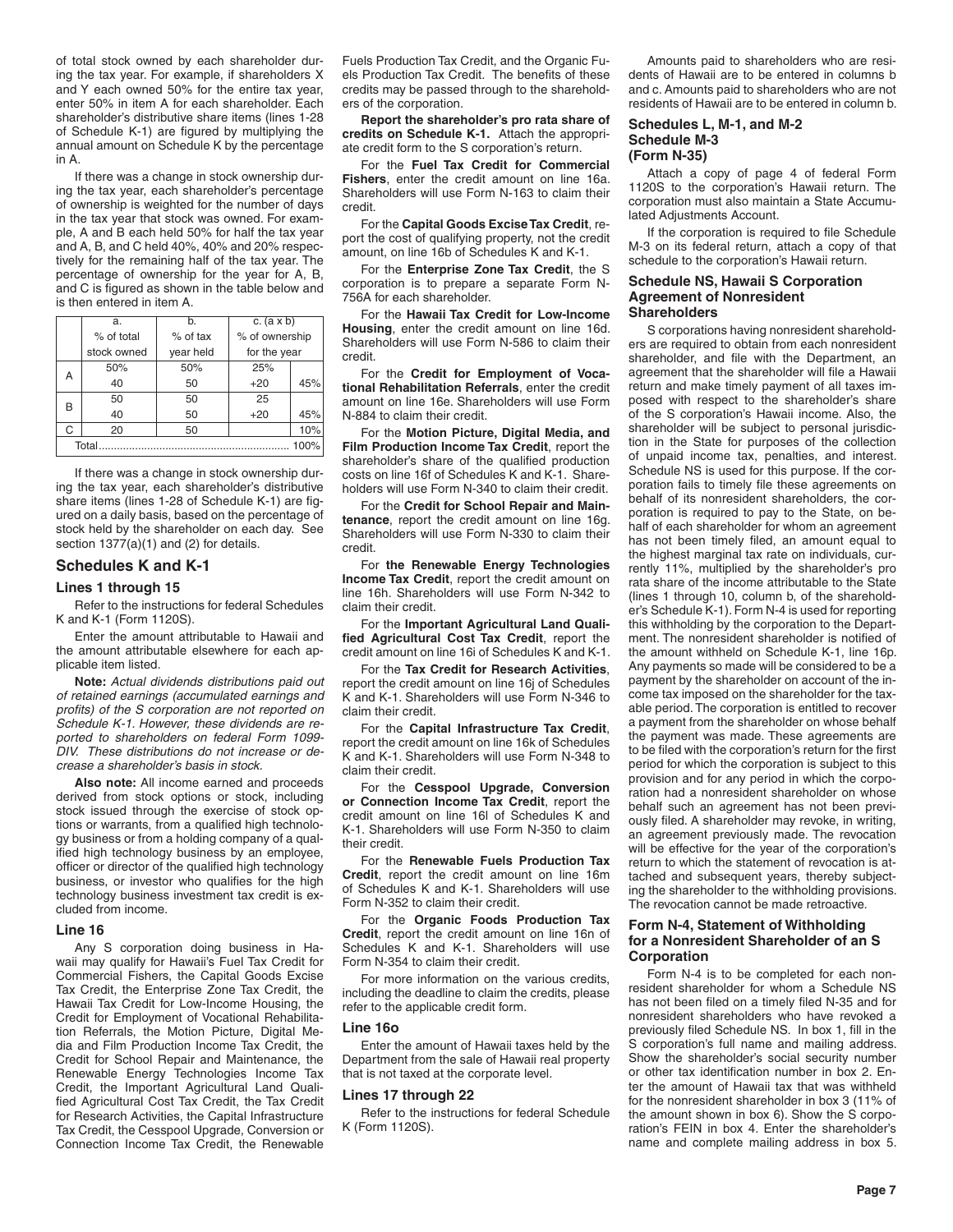In box 6, enter the shareholder's share of the S corporation's income attributable to Hawaii, the sum of lines 1 through 10 of the shareholder's Schedule K-1. Attach Copy A of Form N-4 to the S corporation's Form N-35. Retain Copy B for the corporation's records. Copy C is for the shareholders' records. Copy D is to be attached to the shareholder's Form N-15.

## **Composite Returns for Nonresident Shareholders**

S corporations may file composite returns on behalf of some or all of its nonresident shareholders. In order to be included in a composite return, the shareholder must be an individual, the shareholder must have a signed Schedule NS in effect, and the shareholder's only Hawaii source of income is from the S corporation.

The corporation must obtain a statement from each nonresident shareholder electing to be included in the composite return stating that the shareholder elects to be included in the return, that the income of the S corporation attributable to Hawaii is the shareholder's only Hawaii income, and the shareholder is not otherwise required to file a Hawaii income tax return. The corporation must also get a power of attorney from the shareholder for the purpose of filing the return. These statements should be retained by the corporation.

Once a shareholder elects to be part of a composite return, the shareholder cannot elect out of the return for that year unless other Hawaii source income is received by the shareholder. If this occurs, the shareholder must notify the corporation and the corporation must amend the composite return to remove the shareholder from the return. The shareholder must then file his or her own Hawaii nonresident return, Form N-15.

The composite return for nonresident shareholders is to be filed on Form N-15, Individual Income Tax Return Nonresident and Part-Year Resident.

- 1. Fill in the oval indicating this is a composite return.
- 2. The first name on the composite return shall be "Shareholders," the last name shall be the corporation's name. The corporation's FEIN shall be used in place of the taxpayer's social security number. Enter the corporation's FEIN in social security number format (i.e., 123-45- 6789). Indicate the corporation's mailing address as the taxpayer's address.
- 3. Do NOT indicate filing status or number of exemptions.
- 4. On line 17, Column A of Form N-15, enter the total distributive share of the corporation's total income and on line 17, Column B, the total of Hawaii income for the shareholders included in the composite return.
- 5. Enter these same amounts on line 35.
- 6. On line 37, enter zero for the ratio of Hawaii adjusted gross income to Total adjusted gross income.
- 7. On lines 41 and 43, enter the total of the shareholders' taxable incomes; on line 44, enter the total amount of tax on the taxable incomes entered on line 43, including the total amount of other taxes from Forms N-152, N-312, N-338, N-344, N-348, N-405, N-586,

and N-814. The amount on line 44 should be the sum of the tax computed for each of the individual shareholders included on the return.

- 8. Any Hawaii credits available to the included shareholders should be claimed on the return.
- 9. Any tax due on the return, line 65, is to be paid by the corporation on behalf of the shareholders.
- 10.Overpayments (line 59), if any (if not applied to estimated taxes for the subsequent year (line 63)), will be refunded (line 64) to the corporation which will make the refund distribution to the shareholders.
- 11.The return is to be signed by the Tax Matters Person.

Attach to the return a schedule listing the names, addresses, social security numbers, the filing status, the distributive share of Hawaii income or (loss), the individual shareholder's allowable itemized deductions, each shareholder's Hawaii taxable income, the tax due computed on the taxable income of the individual shareholders, credits if applicable, and the tax due or overpayments for each of the shareholders included in the return.

Filing status for each individual shareholder may be indicated on the schedule using the following codes: S - single, MJ - married filing a joint return, MS - married filing separately, HH - head of household, and QW - qualifying widow(er) with dependent child.

The individual shareholder's taxable income is computed by subtracting allowable itemized deductions from the shareholder's distributive share of the corporation's income. Allowable itemized deductions are those allowed for Hawaii income tax purposes which are not determined by using the ratio of Hawaii adjusted gross income to total gross income. No standard deduction or personal exemption is allowed.

Nonresident shareholders who have made Hawaii estimated tax payments during the 2018 tax year and are allowed to be included on the composite return may have those payments credited to the composite return. The S corporation may claim these payments on Form N-15, line 55, by entering the total of the estimated tax payments along with "see attached schedule" in the amount column of line 55 and attaching a schedule of the estimated tax payments by stating each individual's name, address, social security number, and each type of estimated payment and amount of payment (e.g., N-1, 1st quarter - \$200; N-1, 2nd quarter - \$300, etc.) made by the individual.

Note: Please **do not** attach Form N-15 to the S corporation income tax return, Form N-35. The S corporation's nonresident shareholders filing Form N-15 are considered a taxpayer separate and apart from the S corporation; thus, Form N-15 must be filed separately.

If it is expected that there will be taxes due on the composite return, estimated taxes may be paid for the composite return using Form N-1. Form N-1 can be filed and payment made electronically through the State's Internet portal. For more information, go to **tax.hawaii.gov/eservices/**.

## **The Application of Hawaii Income Taxes to Qualified Subchapter S Subsidiary Corporations (QSub), Qualified Subchapter S Trusts (QSST), and Electing Small Business Trusts (ESBT)**

Hawaii's Income Tax Law adopts the provisions of section 1361 under which a parent S corporation may elect to treat a wholly-owned corporation as a QSub.

A QSub is a corporation that: (1) is 100 percent owned by a parent S corporation; (2) is eligible to make an S corporation election; (3) the parent S corporation elects to treat as a QSub; and (4) is not an ineligible corporation as defined in section 1361(b)(2). For income tax purposes, a QSub is treated like a division of the parent S corporation and is not recognized as a separate entity. The assets, liabilities, income, deductions, and credits of a QSub are treated as those of the parent S corporation.

If a QSub election is made for an existing corporation, the corporation is deemed to have liquidated into the parent S corporation in a tax-free liquidation under sections 332 and 337 immediately before the election is effective. The QSub election on federal Form 8869 is recognized as a Hawaii QSub election pursuant to section 235- 122(a), HRS. The parent S corporation must attach a copy of the federal Form 8869 to the first Hawaii S corporation tax return filed following the federal QSub election.

## **Hawaii Income Tax Return Filing Requirements for a QSub**

The parent S corporation must file a single Hawaii income tax return (Form N-35) using the parent's FEIN. The parent's return should include the assets, liabilities, income, deductions, and credits of the QSub.

## **Hawaii Income Tax Return Filing Requirements for a QSST and an ESBT**

A QSST must file a fiduciary tax return (Hawaii Form N-40) to report the income taxable to its beneficiary. The sole beneficiary of the QSST is treated as the S corporation shareholder for the S corporation qualification requirements, as well as for the pass-through of income, losses, credits, distributions, and adjustment to the basis of the stock. The beneficiary must file an individual Hawaii income tax return to report the income, losses, and credits distributed by the QSST to the beneficiary.

An ESBT must file a Hawaii fiduciary tax return to pay the income tax on the income attributable to the S corporation stock held by the ESBT. The taxable income of the ESBT includes the income, loss or deduction, and credits attributable to the S corporation stock, gain or loss from the sale of S corporation stock and any Hawaii income taxes and administrative expenses properly allocable to the S corporation stock. The income is taxed at the highest Hawaii income tax rate for estates and trusts. The ESBT's income distributable to a beneficiary does not include the income attributable to the S corporation stock. A beneficiary must file a Hawaii income tax return to report the income, losses and credits distributed by the ESBT to the beneficiary.